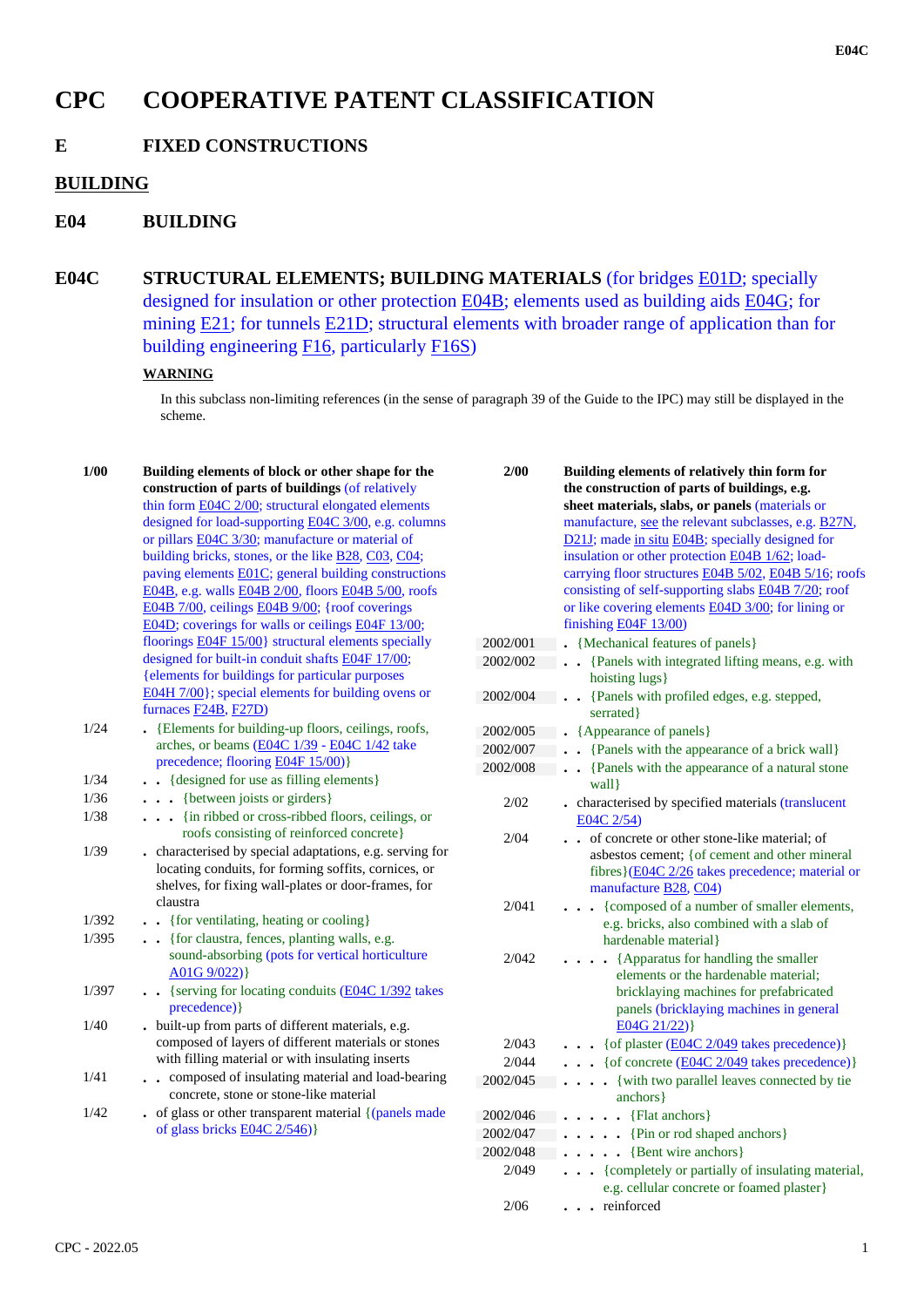| 2/08           | - of metal, e.g. sheet metal $\underline{(E04C\ 2/26)}$ takes                                                      |
|----------------|--------------------------------------------------------------------------------------------------------------------|
|                | precedence)                                                                                                        |
| 2/10           | of wood, fibres, chips, vegetable stems, or<br>$\ddot{\phantom{0}}$                                                |
|                | the like; of plastics; of foamed products                                                                          |
|                | ({E04C 2/049}, E04C 2/26 take precedence;<br>{hydraulic cement and mineral fibres                                  |
|                | $E04C 2/04$ }                                                                                                      |
| 2/12           | . of solid wood                                                                                                    |
| 2/14           | . . reinforced                                                                                                     |
| 2/16           | of fibres, chips, vegetable stems, or the like                                                                     |
| 2/18           | with binding wires, reinforcing bars, or the<br>$\ddot{\phantom{a}}$                                               |
|                | like                                                                                                               |
| 2/20           | of plastics<br>$\ddot{\phantom{0}}$                                                                                |
| 2/205          | {of foamed plastics, or of plastics and<br>$\ddot{\phantom{a}}$                                                    |
|                | foamed plastics, optionally reinforced}                                                                            |
| 2/22           | reinforced {(E04C 2/205 takes precedence)}                                                                         |
| 2/24           | laminated and composed of materials covered                                                                        |
|                | by two or more of groups $E04C$ $2/12$ ,<br>E04C 2/16, E04C 2/20                                                   |
| 2/243          | {one at least of the material being insulating}                                                                    |
| 2/246          | {combinations of materials fully covered by                                                                        |
|                | E04C 2/16 and E04C 2/20                                                                                            |
| 2/26           | composed of materials covered by two or more<br>$\ddot{\phantom{0}}$                                               |
|                | of groups E04C 2/04, E04C 2/08, E04C 2/10 or                                                                       |
|                | of materials covered by one of these groups with                                                                   |
|                | a material not specified in one of the groups {(of                                                                 |
|                | cement and mineral fibres E04C 2/04)                                                                               |
| 2/28           | combinations of materials fully covered by<br>$\ddot{\phantom{a}}$<br>groups <b>E04C 2/04</b> and <b>E04C 2/08</b> |
| 2/284          | at least one of the materials being insulating<br>$\ddot{\phantom{0}}$                                             |
| 2/288          | composed of insulating material and<br>$\ddot{\phantom{a}}$                                                        |
|                | concrete, stone or stone-like material                                                                             |
| 2/2885         | {with the insulating material being                                                                                |
|                | completely surrounded by, or embedded                                                                              |
|                | in, a stone-like material, e.g. the insulating                                                                     |
|                | material being discontinuous}                                                                                      |
| 2/292          | composed of insulating material and sheet<br>metal                                                                 |
| 2/296          | composed of insulating material and non-                                                                           |
|                | metallic or unspecified sheet-material                                                                             |
|                | (E04C 2/288 takes precedence)                                                                                      |
| 2/30           | . characterised by the shape or structure (translucent                                                             |
|                | E04C 2/54)                                                                                                         |
| 2/32           | formed of corrugated or otherwise indented sheet-<br>$\ddot{\phantom{a}}$                                          |
|                | like material; composed of such layers with or                                                                     |
|                | without layers of flat sheet-like material                                                                         |
| 2/322<br>2/324 | {with parallel corrugations}<br>{with incisions or reliefs in the surface                                          |
|                | (E04C 2/326 takes precedence) }                                                                                    |
| 2/326          | {with corrugations, incisions or reliefs in more                                                                   |
|                | than one direction of the element}                                                                                 |
| 2/328          | {slightly bowed or folded panels not otherwise                                                                     |
|                | provided for}                                                                                                      |
| 2/34           | composed of two or more spaced sheet-like parts                                                                    |
|                | (E04C 2/32 takes precedence; spacers for cavity                                                                    |
| 2/3405         | walls <b>E04B</b> 2/44)                                                                                            |
| 2002/3411      | • {spaced apart by profiled spacer sheets}<br>{Dimpled spacer sheets}                                              |
| 2002/3416      | {with cylindrical dimples}                                                                                         |
| 2002/3422      | {with polygonal dimples}                                                                                           |
| 2002/3427      | {with conical dimples}                                                                                             |
| 2002/3433      | {with dimples extending from both sides<br>$\ddot{\phantom{0}}$                                                    |
|                | of the spacer sheet}                                                                                               |

| 2002/3438 | . {with saddle-shaped dimples, e.g.<br>eggcrate type spacer sheets}                                                                                                                                                                                                            |
|-----------|--------------------------------------------------------------------------------------------------------------------------------------------------------------------------------------------------------------------------------------------------------------------------------|
| 2002/3444 | • {Corrugated sheets}                                                                                                                                                                                                                                                          |
| 2002/345  | {with triangular corrugations}                                                                                                                                                                                                                                                 |
| 2002/3455 | {with trapezoidal corrugations}                                                                                                                                                                                                                                                |
| 2002/3461 | {with rectangular corrugations}                                                                                                                                                                                                                                                |
| 2002/3466 | {with sinusoidal corrugations}                                                                                                                                                                                                                                                 |
| 2002/3472 | {with multiple layers of profiled spacer                                                                                                                                                                                                                                       |
|           | sheets }                                                                                                                                                                                                                                                                       |
| 2002/3477 | {spaced apart by tubular elements parallel to<br>the sheets}                                                                                                                                                                                                                   |
| 2002/3483 | {spaced apart by spacers stamped from the                                                                                                                                                                                                                                      |
| 2002/3488 | sheets }<br>{spaced apart by frame like structures}                                                                                                                                                                                                                            |
| 2002/3494 | • {Apparatus for making profiled spacer sheets}                                                                                                                                                                                                                                |
| 2/36      | spaced apart by transversely-placed strip                                                                                                                                                                                                                                      |
|           | material, e.g. honeycomb panels (honeycomb<br>or other core members for layered products<br><b>B32B)</b>                                                                                                                                                                       |
| 2/365     | {by honeycomb structures}<br>$\bullet$                                                                                                                                                                                                                                         |
| 2/38      | with attached ribs, flanges, or the like, e.g. framed                                                                                                                                                                                                                          |
|           | panels (concerned with attaching to other panels<br>or elements to form a structure, see the places for<br>the relevant structure, e.g. <b>E04B 2/00</b> )                                                                                                                     |
| 2/382     | • {with a frame of concrete or other stone-like<br>substance}                                                                                                                                                                                                                  |
| 2/384     | . {with a metal frame}                                                                                                                                                                                                                                                         |
| 2/386     | . { with a frame of unreconstituted or laminated                                                                                                                                                                                                                               |
|           | wood }                                                                                                                                                                                                                                                                         |
| 2/388     | {with a frame of other materials, e.g. fibres,<br>plastics }                                                                                                                                                                                                                   |
| 2/40      | composed of a number of smaller components<br>rigidly or movably connected together, e.g.<br>interlocking, hingedly connected {of particular<br>shape, e.g. not rectangular of variable shape<br>or size, e.g. flexible or telescopic panels<br>(E04C 2/041 takes precedence)} |
| 2/405     | {composed of two or more hingedly connected<br>parts }                                                                                                                                                                                                                         |
| 2/42      | • Gratings; Grid-like panels (reinforcing elements                                                                                                                                                                                                                             |
|           | E04C 5/00; built-in gratings E04F 19/10; gratings<br>in general $F16S$ 3/00)                                                                                                                                                                                                   |
| 2/421     | {made of bar-like elements, e.g. bars                                                                                                                                                                                                                                          |
|           | discontinuous in one direction}                                                                                                                                                                                                                                                |
| 2/422     | . {with continuous bars connecting at crossing                                                                                                                                                                                                                                 |
|           | points of the grid pattern}                                                                                                                                                                                                                                                    |
| 2/423     | $\bullet$ {with notches}                                                                                                                                                                                                                                                       |
| 2/425     | . {made of perforated bars}                                                                                                                                                                                                                                                    |
| 2/426     | { with continuous bars that remain                                                                                                                                                                                                                                             |
|           | unconnected at crossing points of the grid<br>pattern, e.g. with undulating bars}                                                                                                                                                                                              |
| 2/427     | {Expanded metal or other monolithic gratings}                                                                                                                                                                                                                                  |
| 2/428     | {Separate connecting means, e.g. connecting                                                                                                                                                                                                                                    |
|           | gratings to underlying structure}                                                                                                                                                                                                                                              |
| 2/44      | • {characterised by the purpose}                                                                                                                                                                                                                                               |
| 2/46      | {specially adapted for making walls (E04C 2/52,<br>E04C 2/54 take precedence; structure of slab-<br>shaped elements E04B 1/02; walls of elements of                                                                                                                            |
|           | relatively thin form <b>E04B 2/72</b> )}                                                                                                                                                                                                                                       |
| 2/48      | {as high as or higher than the room, i.e. having<br>provisions concerning the connection with at<br>least two floors (E04C 2/52 and E04C 2/54 take<br>precedence) }                                                                                                            |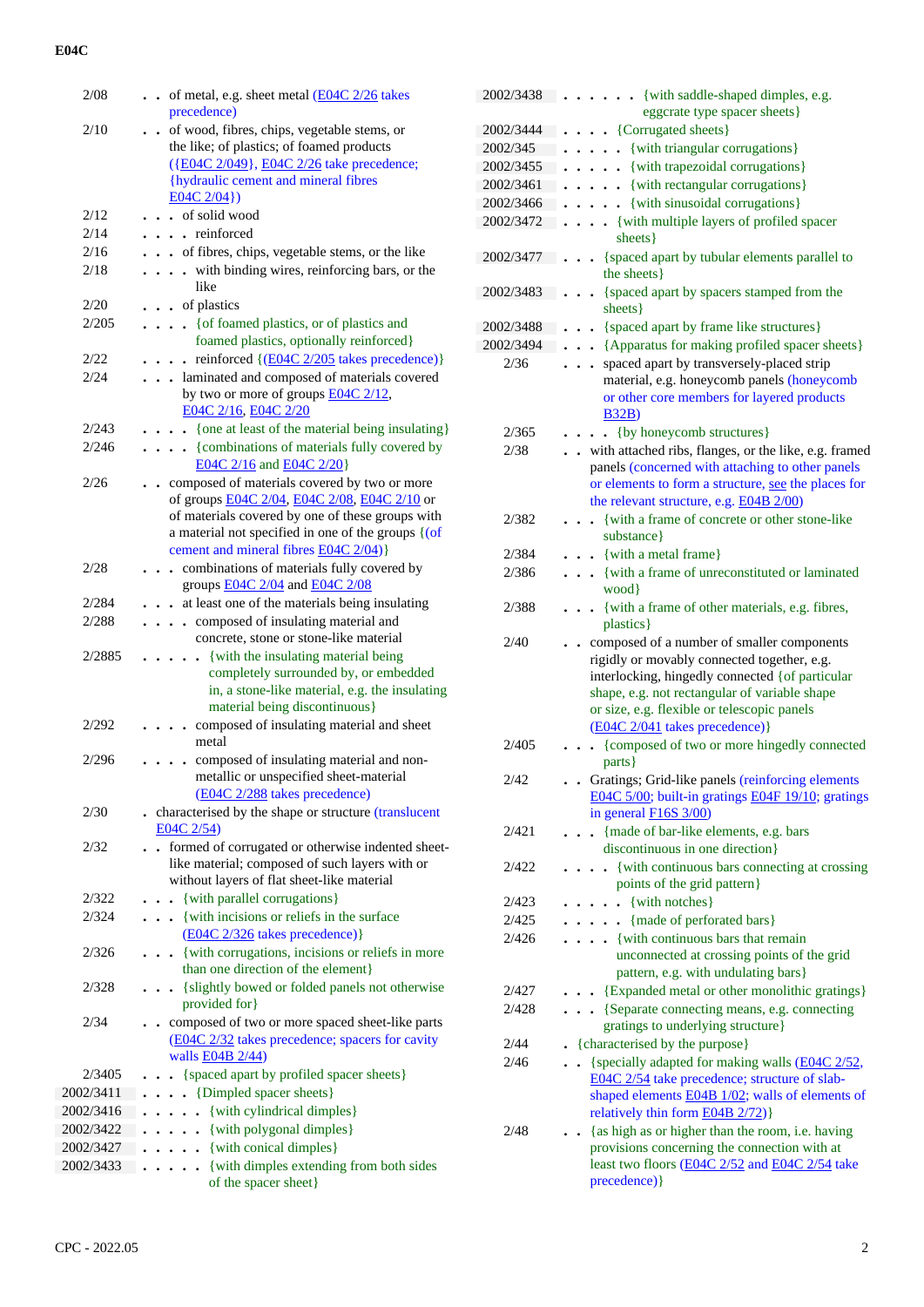| 2/50      | . . {Self-supporting slabs specially adapted for<br>making floors ceilings, or roofs, e.g. able to be<br>loaded (E04C 2/52, E04C 2/54 take precedence;<br>structures of slab-shaped elements E04B 1/02;<br>floor structures E04B 5/00; roofs consisting<br>of self-supporting slabs E04B 7/20; ceilings<br>E04B 9/00; roof coverings E04D; floor coverings<br>E04F15/00) |
|-----------|--------------------------------------------------------------------------------------------------------------------------------------------------------------------------------------------------------------------------------------------------------------------------------------------------------------------------------------------------------------------------|
| 2/52      | with special adaptations for auxiliary purposes,<br>e.g. serving for locating conduits (E04C 2/54<br>takes precedence; block-shaped elements therefor<br>E04C 1/39; floor structures incorporating ducts<br>E04B 5/48                                                                                                                                                    |
| 2/521     | • {serving for locating conduits; for ventilating,<br>heating or cooling}                                                                                                                                                                                                                                                                                                |
| 2/523     | $\bullet \bullet \bullet$ {for ventilating}                                                                                                                                                                                                                                                                                                                              |
| 2/525     | {for heating or cooling (solar heat collectors<br>F24S 10/00; heat storage F28D 20/00)}                                                                                                                                                                                                                                                                                  |
| 2/526     | {with adaptations not otherwise provided<br>for, for connecting, transport; for making<br>impervious or hermetic, e.g. sealings}                                                                                                                                                                                                                                         |
| 2/528     | {Impervious or hermetic panels not<br>otherwise provided for}                                                                                                                                                                                                                                                                                                            |
| 2/54      | . Slab-like translucent elements (floors for<br>transmitting light E04B 5/46; translucent or open-<br>work ceilings E04B 9/32, E04B 9/34; translucent<br>roof coverings E04D 3/06, E04D 3/28)                                                                                                                                                                            |
| 2/543     | {Hollow multi-walled panels with integrated<br>webs }                                                                                                                                                                                                                                                                                                                    |
| 2/546     | {made of glass bricks}                                                                                                                                                                                                                                                                                                                                                   |
| 3/00      | Structural elongated elements designed for load-<br>supporting (as building aids E04G)                                                                                                                                                                                                                                                                                   |
|           |                                                                                                                                                                                                                                                                                                                                                                          |
|           |                                                                                                                                                                                                                                                                                                                                                                          |
| 3/005     | {Girders or columns that are rollable, collapsible or<br>otherwise adjustable in length or height (girders as                                                                                                                                                                                                                                                            |
| 3/02      | supporting members for forms <b>E04G 11/54</b> )}<br>Joists; Girders, trusses, or trusslike structures,<br>e.g. prefabricated; Lintels; Transoms;<br>{Braces}(E04C 3/38 takes precedence; for<br>structures characterised by movable, separable,<br>or collapsible parts <b>E04B</b> 1/343; {braced purlins<br>$E04B 7/024$ }                                            |
| 2003/023  |                                                                                                                                                                                                                                                                                                                                                                          |
| 2003/026  | {Lintels}                                                                                                                                                                                                                                                                                                                                                                |
|           | {Braces}                                                                                                                                                                                                                                                                                                                                                                 |
| 3/04      | of metal (E04C 3/29 takes precedence; as<br>reinforcing elements E04C 5/06; manufacture<br>B21                                                                                                                                                                                                                                                                           |
| 2003/0404 | {beams, girders, or joists characterised by<br>cross-sectional aspects}                                                                                                                                                                                                                                                                                                  |
| 2003/0408 | {characterised by assembly or the cross-<br>$\ddot{\phantom{0}}$<br>section }                                                                                                                                                                                                                                                                                            |
| 2003/0413 |                                                                                                                                                                                                                                                                                                                                                                          |
| 2003/0417 | {being built up from several parts}<br>$\ddot{\phantom{0}}$<br>$\ddot{\phantom{0}}$                                                                                                                                                                                                                                                                                      |
| 2003/0421 | {demountable}                                                                                                                                                                                                                                                                                                                                                            |
| 2003/0426 | {comprising one single unitary part}<br>$\ddot{\phantom{0}}$<br>. {characterised by material distribution in                                                                                                                                                                                                                                                             |
| 2003/043  | cross section}<br>{the hollow cross-section comprising at                                                                                                                                                                                                                                                                                                                |
| 2003/0434 | least one enclosed cavity}<br>{the open cross-section free of enclosed<br>cavities }                                                                                                                                                                                                                                                                                     |
| 2003/0439 | {the cross-section comprising open parts                                                                                                                                                                                                                                                                                                                                 |
| 2003/0443 | and hollow parts}<br>{characterised by substantial shape of the<br>cross-section}                                                                                                                                                                                                                                                                                        |

| 2003/0452 | $\bullet$ {H- or I-shaped}                                                      |
|-----------|---------------------------------------------------------------------------------|
| 2003/0456 | {hollow flanged, i.e. "dogbone" metal                                           |
|           | beams}                                                                          |
| 2003/046  | $\cdot$ {L- or T-shaped}                                                        |
| 2003/0465 | {square- or rectangular-shaped}                                                 |
| 2003/0469 | {triangular-shaped}                                                             |
| 2003/0473 | {U- or C-shaped}                                                                |
| 2003/0478 | {X-shaped}                                                                      |
| 2003/0482 | {Z- or S-shaped}                                                                |
| 2003/0486 | . Truss like structures composed of separate                                    |
|           | truss elements }                                                                |
| 2003/0491 | {the truss elements being located in one<br>$\ddot{\phantom{0}}$                |
|           | single surface or in several parallel surfaces}                                 |
| 2003/0495 | {the truss elements being located in several<br>$\ddot{\phantom{0}}$            |
|           | non-parallel surfaces}                                                          |
| 3/06      | with substantially solid, i.e. unapertured,                                     |
|           | web (E04C 3/10, E04C 3/11 take precedence                                       |
|           | {honeycomb girders E04C 3/083})                                                 |
| 3/065     | {with special adaptations for the passage of                                    |
|           | cables or conduits through the web}                                             |
| 3/07      | at least partly of bent or otherwise deformed<br>$\blacksquare$                 |
| 3/08      | strip- or sheet-like material<br>with apertured web, e.g. with a web consisting |
|           | of bar-like components; Honeycomb girders                                       |
|           | (E04C 3/10, E04C 3/11 take precedence)                                          |
| 3/083     | {Honeycomb girders; Girders with apertured<br>$\ddot{\phantom{a}}$              |
|           | solid web}                                                                      |
| 3/086     | {of the castellated type}<br>$\cdots$                                           |
| 3/09      | . at least partly of bent or otherwise deformed                                 |
|           | strip- or sheet-like material                                                   |
| 3/10      | • prestressed                                                                   |
| 3/11      | with non-parallel upper and lower edges, e.g.                                   |
|           | roof trusses (arched girders, portal frames                                     |
|           | E04C 3/38)                                                                      |
| 3/12      |                                                                                 |
|           | • of wood, e.g. with reinforcements, with                                       |
|           | tensioning members (E04C 3/292 takes                                            |
|           | precedence)                                                                     |
| 3/122     | {Laminated}                                                                     |
| 3/125     | {End caps therefor}<br>$\ddot{\phantom{0}}$                                     |
| 3/127     | • {with hollow cross section}                                                   |
| 3/14      | with substantially solid, i.e. unapertured, web                                 |
|           | ({E04C 3/127,} E04C 3/17, E04C 3/18 take                                        |
|           | precedence)                                                                     |
| 3/145     | • {with special adaptations for the passage                                     |
|           | of cables or conduits through the web, e.g.                                     |
|           | reinforcements}                                                                 |
| 3/16      | - with apertured web, e.g. trusses $(E04C 3/17,$                                |
| 3/17      | E04C 3/18 take precedence)                                                      |
|           | - with non-parallel upper and lower edges, e.g.<br>roof trusses                 |
| 3/18      | • with metal {or other} reinforcements or                                       |
|           | tensioning members                                                              |
| 3/185     | {Synthetic reinforcements}                                                      |
| 3/20      | of concrete or other stone-like material, e.g.                                  |
|           | with reinforcements or tensioning members                                       |
|           | (reinforcing elements E04C 5/00)                                                |
| 3/205     | {with apertured web, e.g. frameworks, trusses                                   |
|           | (E04C 3/26 takes precedence) }                                                  |
| 3/22      | • built-up by elements jointed in line                                          |
| 3/26      | prestressed (E04C 3/22, E04C 3/29 take<br>$\ddot{\phantom{0}}$                  |
|           | precedence; prestressing members E04C 5/08)                                     |
| 3/28      | of materials not covered by groups                                              |
| 3/285     | E04C 3/04 - E04C 3/20<br>{of glass}<br>$\ddot{\phantom{0}}$                     |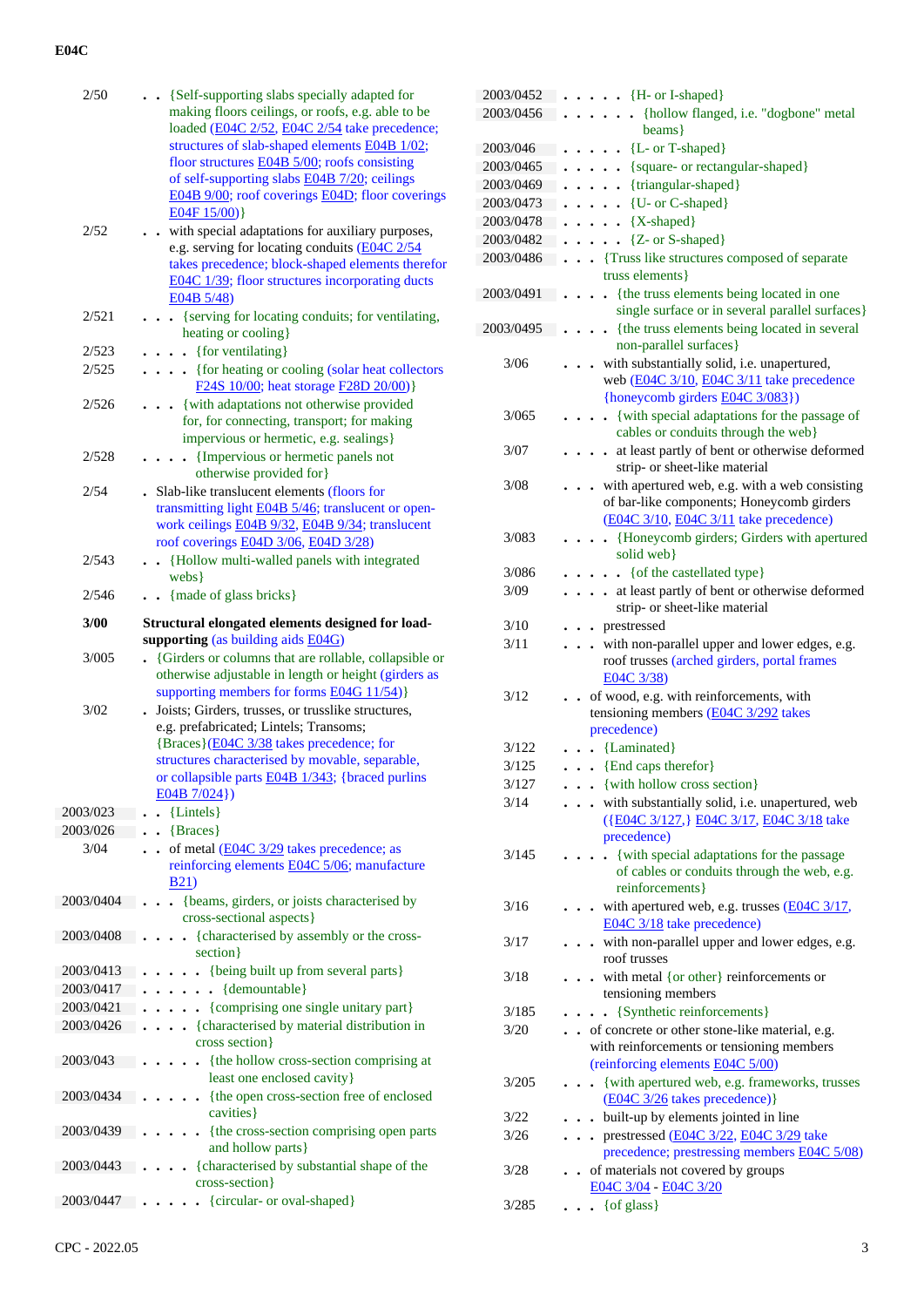| 3/29          | built-up from parts of different material, {i.e.                                                      | $5/02$ | . . of low bending resistance                                                                                  |
|---------------|-------------------------------------------------------------------------------------------------------|--------|----------------------------------------------------------------------------------------------------------------|
| 3/291         | composite structures}<br>{with apertured web}                                                         | $5/03$ | . with indentations, projections, ribs, or the like,<br>for augmenting the adherence to the concrete           |
| 3/292         | . the materials being wood and metal                                                                  | 5/04   | Mats ({combined with reinforcing elements                                                                      |
| 3/293         | the materials being steel and concrete (concrete                                                      |        | protruding out of the plane of the mat                                                                         |
|               | with internal reinforcements or tensioning                                                            |        | E04C 5/0627; three-dimensional mats                                                                            |
|               | members $E04C$ 3/20)                                                                                  |        | E04C 5/0636}; bases for plaster E04F 13/04)                                                                    |
| 3/294         | . of concrete combined with a girder-like<br>structure extending laterally outside the                | 5/06   | of high bending resistance, i.e. of essentially<br>three-dimensional extent, e.g. lattice girders              |
|               | element (light weight girders used as                                                                 |        | {(anchorage devices specially adapted for                                                                      |
|               | reinforcement <b>E04C</b> 5/065; as part of a floor                                                   |        | balconies E04B 1/0038; supporting devices for                                                                  |
|               | structure $E04B 5/23$                                                                                 |        | connector reinforcing rods for concrete walls                                                                  |
| 3/30          | . Columns; Pillars; Struts (not designed for end                                                      |        | $E04G 21/125$ }                                                                                                |
|               | loading E04C 3/02; posts, masts, as independent                                                       | 5/0604 | . {Prismatic or cylindrical reinforcement cages<br>composed of longitudinal bars and open                      |
| 3/32          | structures E04H 12/00)<br>$\cdot$ of metal (E04C 3/36 takes precedence)                               |        | or closed stirrup rods (E04C 5/0631 takes                                                                      |
| 3/34          | of concrete other stone-like material, with or                                                        |        | precedence) }                                                                                                  |
|               | without permanent form elements, with or                                                              | 5/0609 | {Closed cages composed of two or more                                                                          |
|               | without internal or external reinforcement, e.g.                                                      |        | coacting cage parts, e.g. transversally hinged                                                                 |
|               | metal coverings (E04C 3/36 takes precedence)                                                          |        | or nested parts }                                                                                              |
| 3/36          | of materials not covered by groups E04C 3/32                                                          | 5/0613 | {Closed cages made of one single bent<br>.<br>reinforcement mat}                                               |
|               | or $E04C$ 3/34; of a combination of two or more<br>materials                                          | 5/0618 | . {Closed cages with spiral- or coil-shaped                                                                    |
| 3/38          | . Arched girders or portal frames (straight girders                                                   |        | stirrup rod}                                                                                                   |
|               | able to be bent E04C 3/02; inflatable E04H 15/20)                                                     | 5/0622 | . {Open cages, e.g. connecting stirrup baskets                                                                 |
| 3/40          | $\bullet$ of metal (E04C 3/46 takes precedence)                                                       |        | (E04C 5/0609 takes precedence) }                                                                               |
| 3/42          | . . of wood, e.g. units for rafter roofs (E04C 3/46                                                   | 5/0627 | {Three-dimensional reinforcements composed                                                                     |
|               | takes precedence)                                                                                     |        | of a prefabricated reinforcing mat combined                                                                    |
| 3/44          | of concrete or other stone-like material, e.g.                                                        |        | with reinforcing elements protruding out<br>of the plane of the mat (E04C 5/0645 takes                         |
|               | with reinforcements or tensioning members<br>(E04C 3/46 takes precedence)                             |        | precedence) }                                                                                                  |
| 3/46          | . . of materials not covered by groups                                                                | 5/0631 | . {Reinforcing mats combined with separate                                                                     |
|               | $\underline{E04C}$ 3/40 - $\underline{E04C}$ 3/44; of a combination of two                            |        | prefabricated reinforcement cages or girders                                                                   |
|               | or more materials                                                                                     |        | (E04C 5/064 takes precedence) }                                                                                |
| 5/00          | Reinforcing elements, e.g. for concrete; Auxiliary                                                    | 5/0636 | {Three-dimensional reinforcing mats composed                                                                   |
|               | elements therefor ({methods or devices for making                                                     |        | of reinforcing elements laying in two or<br>more parallel planes and connected by                              |
|               | reinforcing materials <b>B21D</b> }; material composition                                             |        | separate reinforcing parts (E04C 5/0645 takes                                                                  |
|               | {C04B}, C21, C22; arrangements of reinforcing                                                         |        | precedence) }                                                                                                  |
|               | elements, see the relevant subclasses)                                                                | 5/064  | . {the reinforcing elements in each plane being                                                                |
|               | <b>NOTES</b>                                                                                          |        | formed by, or forming a, mat of longitunal                                                                     |
|               | 1. In this group, the following terms or expressions                                                  | 5/0645 | and transverse bars}<br>{Shear reinforcements, e.g. shearheads for floor                                       |
|               | are used with the meanings indicated:                                                                 |        | slabs }                                                                                                        |
|               | • "reinforcing" means increasing any physical                                                         | 5/065  | . Light-weight girders, e.g. with precast parts                                                                |
|               | strength characteristic of the end product, e.g.                                                      |        | (light-weight girders in general E04C 3/08,                                                                    |
|               | compressive or flexural strength;<br>• "elements" includes relatively large bodies, e.g.              |        | E04C 3/294)                                                                                                    |
|               | steel bars, as well as relatively small discrete                                                      | 5/0653 | . {with precast parts}                                                                                         |
|               | bodies of any form, e.g. glass fibres.                                                                | 5/0656 | $\ldots$ . {with lost formwork}                                                                                |
|               | 2. Discrete reinforcing elements, which are small                                                     | 5/07   | . Reinforcing elements of material other than metal,<br>e.g. of glass, of plastics, or not exclusively made of |
|               | compared with the reinforced building element,                                                        |        | metal (metal elements with non-structural coatings                                                             |
|               | only characterised by their composition are<br>classified in C04B, e.g. steel fibres C04B 14/48,      |        | E04C 5/01)                                                                                                     |
|               | plastic elements with a shape other than granular                                                     | 5/073  | . Discrete reinforcing elements, e.g. fibres }                                                                 |
|               | or fibrous C04B 16/12                                                                                 | 5/076  | . {Specially adapted packagings therefor, e.g. for                                                             |
|               |                                                                                                       |        | $dosing$ }                                                                                                     |
| 5/01          | . Reinforcing elements of metal, e.g. with non-<br>structural coatings {(E04C 5/08 takes precedence)} | 5/08   | . Members specially adapted to be used in prestressed                                                          |
| 5/012         | . Discrete reinforcing elements, e.g. fibres}                                                         |        | constructions { (production of reinforced objects<br>in general <b>B28B 23/00</b> ; prestressed structures     |
| 5/015         | . Anti-corrosion coatings or treating                                                                 |        | produced in situ E04G 21/12)}                                                                                  |
|               | compositions, e.g. containing waterglass or based                                                     | 5/085  | . Tensile members made of fiber reinforced                                                                     |
|               | on another metal (coating of discrete reinforcing                                                     |        | plastics }                                                                                                     |
|               | elements $CO4B$ $20/10)$ }                                                                            | 5/10   | . . Ducts                                                                                                      |
| 5/017         | . {Anti-corrosion coatings or treating<br>compositions containing cement}                             | 5/12   | Anchoring devices (tools or methods for                                                                        |
|               |                                                                                                       |        | tensioning $\{\underline{\text{in situ}}\}$ E04G 21/12)                                                        |
|               |                                                                                                       |        |                                                                                                                |
| CPC - 2022.05 |                                                                                                       |        | 4                                                                                                              |

| 5/03   | with indentations, projections, ribs, or the like,                                                                   |
|--------|----------------------------------------------------------------------------------------------------------------------|
|        | for augmenting the adherence to the concrete                                                                         |
| 5/04   | Mats ({combined with reinforcing elements                                                                            |
|        | protruding out of the plane of the mat<br>E04C 5/0627; three-dimensional mats                                        |
|        | E04C 5/0636}; bases for plaster E04F 13/04)                                                                          |
| 5/06   | of high bending resistance, i.e. of essentially                                                                      |
|        | three-dimensional extent, e.g. lattice girders                                                                       |
|        | {(anchorage devices specially adapted for                                                                            |
|        | balconies E04B 1/0038; supporting devices for<br>connector reinforcing rods for concrete walls                       |
|        | E04G 21/125)                                                                                                         |
| 5/0604 | {Prismatic or cylindrical reinforcement cages                                                                        |
|        | composed of longitudinal bars and open                                                                               |
|        | or closed stirrup rods (E04C 5/0631 takes                                                                            |
|        | precedence) }                                                                                                        |
| 5/0609 | {Closed cages composed of two or more<br>coacting cage parts, e.g. transversally hinged<br>or nested parts}          |
| 5/0613 | {Closed cages made of one single bent                                                                                |
|        | reinforcement mat}                                                                                                   |
| 5/0618 | • {Closed cages with spiral- or coil-shaped                                                                          |
|        | stirrup rod}                                                                                                         |
| 5/0622 | • {Open cages, e.g. connecting stirrup baskets<br>(E04C 5/0609 takes precedence) }                                   |
| 5/0627 | {Three-dimensional reinforcements composed<br>of a prefabricated reinforcing mat combined                            |
|        | with reinforcing elements protruding out                                                                             |
|        | of the plane of the mat (E04C 5/0645 takes                                                                           |
|        | precedence) }                                                                                                        |
| 5/0631 | {Reinforcing mats combined with separate                                                                             |
|        | prefabricated reinforcement cages or girders<br>(E04C 5/064 takes precedence) }                                      |
| 5/0636 | {Three-dimensional reinforcing mats composed                                                                         |
|        | of reinforcing elements laying in two or                                                                             |
|        | more parallel planes and connected by                                                                                |
|        | separate reinforcing parts (E04C 5/0645 takes<br>precedence) }                                                       |
| 5/064  | {the reinforcing elements in each plane being                                                                        |
|        | formed by, or forming a, mat of longitunal                                                                           |
|        | and transverse bars}                                                                                                 |
| 5/0645 | {Shear reinforcements, e.g. shearheads for floor                                                                     |
|        | slabs}                                                                                                               |
| 5/065  | Light-weight girders, e.g. with precast parts<br>$\ddot{\phantom{a}}$<br>(light-weight girders in general E04C 3/08, |
|        | E04C 3/294)                                                                                                          |
| 5/0653 | $\bullet$ {with precast parts}                                                                                       |
| 5/0656 | . . {with lost formwork}                                                                                             |
| 5/07   | . Reinforcing elements of material other than metal,                                                                 |
|        | e.g. of glass, of plastics, or not exclusively made of<br>metal (metal elements with non-structural coatings         |
|        | E04C 5/01)                                                                                                           |
| 5/073  | . Discrete reinforcing elements, e.g. fibres }                                                                       |
| 5/076  | {Specially adapted packagings therefor, e.g. for                                                                     |
|        | $dosing\}$                                                                                                           |
| 5/08   | . Members specially adapted to be used in prestressed                                                                |
|        | constructions { (production of reinforced objects<br>in general <b>B28B 23/00</b> ; prestressed structures           |
|        | produced in situ E04G 21/12)}                                                                                        |
| 5/085  | {Tensile members made of fiber reinforced                                                                            |
|        | plastics }                                                                                                           |
| 5/10   | . Ducts                                                                                                              |
| 5/12   | Anchoring devices (tools or methods for<br>$\ddot{\phantom{0}}$                                                      |
|        | tensioning $\{\underline{\text{in situ}}\}$ E04G 21/12)                                                              |